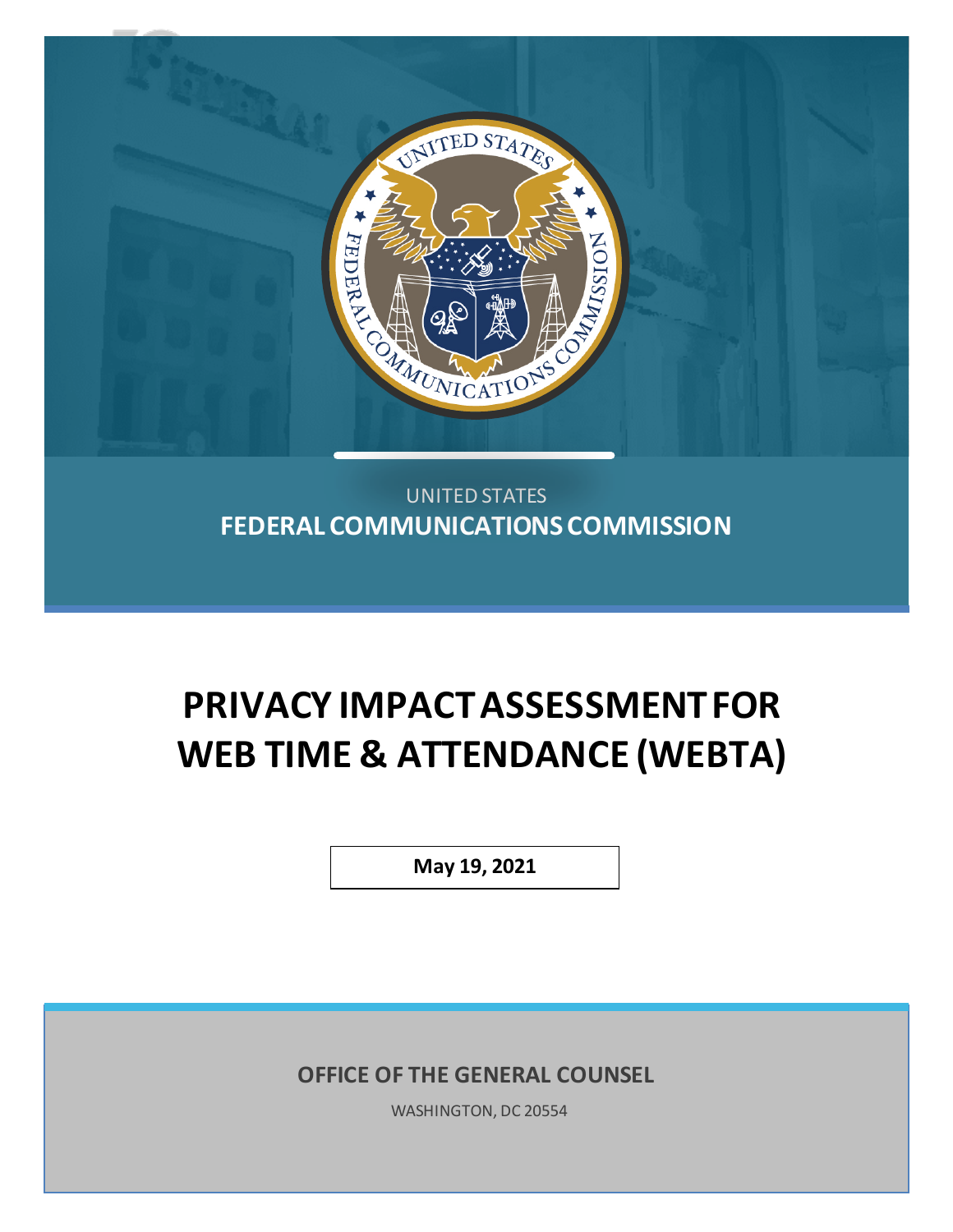# **Record of Approval**

| <b>Document Approval</b>                                                                                                                                                                                            |         |                                           |  |  |  |  |
|---------------------------------------------------------------------------------------------------------------------------------------------------------------------------------------------------------------------|---------|-------------------------------------------|--|--|--|--|
| <b>Drafter Name: A. Marie Dorsey</b>                                                                                                                                                                                |         | Bureau/Office: OMD/IR                     |  |  |  |  |
| <b>SAOPApproval</b>                                                                                                                                                                                                 |         |                                           |  |  |  |  |
| <b>Printed Name: Margaret Drake</b>                                                                                                                                                                                 |         | <b>Senior Agency Official for Privacy</b> |  |  |  |  |
| Signature:                                                                                                                                                                                                          | Date    |                                           |  |  |  |  |
| Digitally signed by Margaret E Drake<br>DN: cn=Margaret E Drake, o=Federal<br>Margaret E Drake<br>Communications Commission, ou=Privacy,<br>email=margaret.drake@fcc.gov, c=US<br>Date: 2021.05.19 15:13:38 -04'00' | 5/19/21 |                                           |  |  |  |  |

# **Record of Approval**

| <b>Date</b> | <b>Description</b>                              | <b>Name</b>   |
|-------------|-------------------------------------------------|---------------|
| 05/12/2021  | Validation of information - System Owner        | Carol Edwards |
| 05/19/2021  | Validation of completeness - IT Compliance Lead | Liem Nguyen   |
|             |                                                 |               |
|             |                                                 |               |
|             |                                                 |               |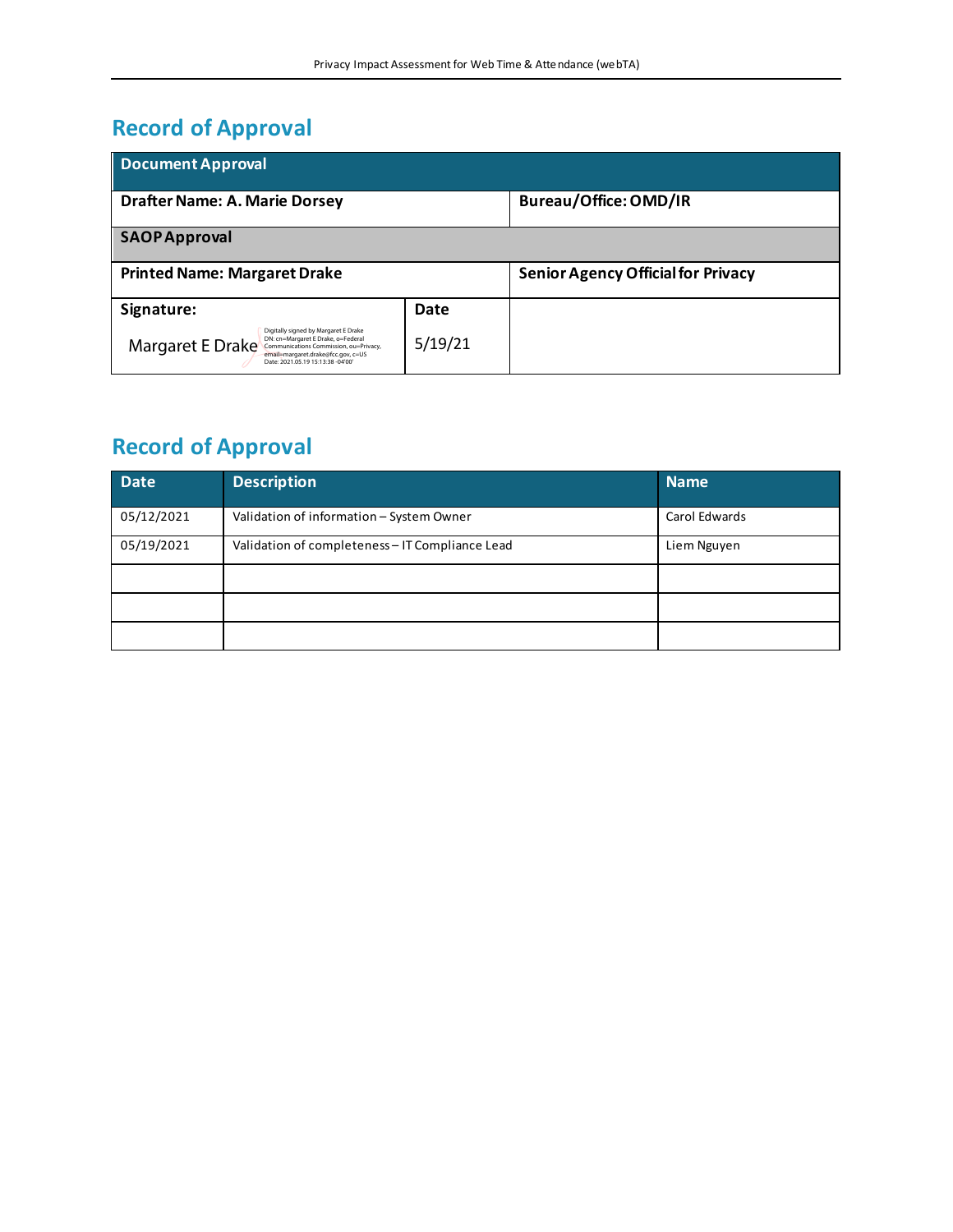# **Web Time & Attendance**

#### **1.1. Introduction**

Section 208 of the E-Government Act of 2002[1](#page-2-0) requires agencies to conduct a **Privacy Impact Assessment (PIA)** whenever they procure or develop an information technology system that will collect, maintain, or disseminate information about individual people. The PIA must document how the system will use information it collects about individuals and, unless it contains classified or sensitive information, it must be made available to the public. The PIA was intended to be a tool for agencies to protect personal information throughout a technology system's life cycle. The Office of Management and Budget (OMB) has commented: "*In general, PIAs are required to be performed and updated as necessary where a system change creates new privacy risks.*"[2](#page-2-1)

The FCC is subject to the requirements of the E-Government Act and is committed to identifying and addressing privacy risks whenever it develops or makes changes to its information systems. The questions below explore important privacy issues identified in the Act and in later guidance by the Office of Management and Budget (OMB) and the National Institute of Standards and Technology (NIST). A longer discussion of the FCC's PIA policies can be found in Chapter 9 of the FCC's Privacy Act Manual (FCC Inst. 1113.1).

System owners, in collaboration with the Information System Security Officers (ISSOs)should complete the **Initial Privacy Assessment (IPA)** prior to filling out the PIA. The FCC Senior Agency Official for Privacy (SAOP) usesthe IPA to determine whether a system will collect the kind of information that would make it subject to the requirements of Section 208, including a PIA. A PIA should not be completed until an IPA is completed and the SAOP makes a determination..

If you have any questions, please contact the Privacy Team at privacy@fcc.gov.

<span id="page-2-0"></span><sup>1</sup> 44 U.S.C. § 3501 note.

<span id="page-2-1"></span><sup>2</sup> OMB Memorandum No. M-03-22 (Sep. 26, 2003), [https://www.whitehouse.gov/sites/whitehouse.gov/files/omb/memoranda/2003/m03\\_22.pdf.](https://www.whitehouse.gov/sites/whitehouse.gov/files/omb/memoranda/2003/m03_22.pdf)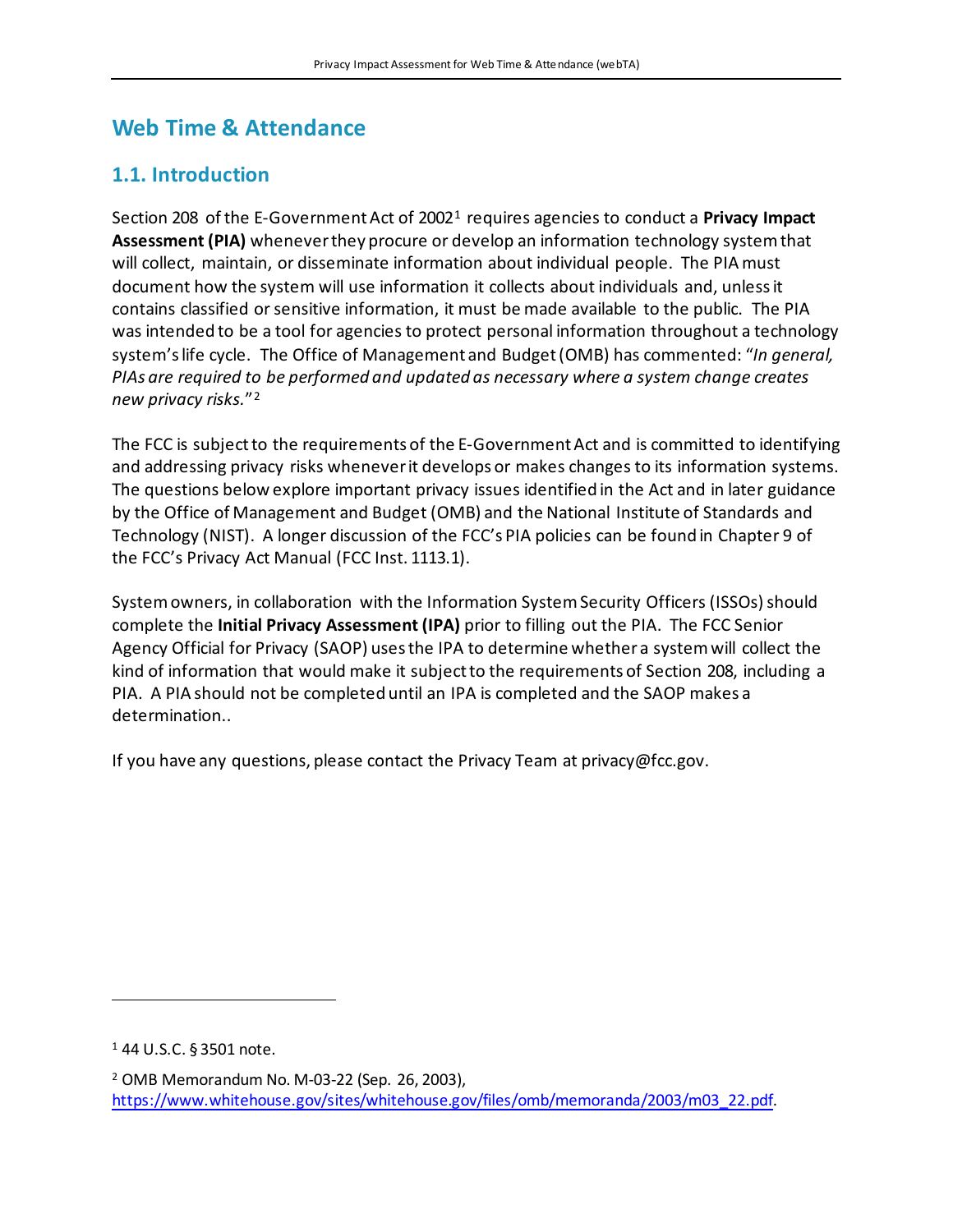## **1.2. Authority To Operate (ATO) Boundary Overview**

For each IT system that resides within the ATO Boundary, please use the table below to provide the system name, a brief description of the what the system does, whether it contains Personally Identifiable Information (PII) and a brief description of the PII (if applicable), the applicable System of Records Notice, the legal authorities to collect and maintain the PII, and whether the PII is shared with other systems (internal or external).

Please copy the table as necessary to complete the information for each system within the boundary.

#### **INFORMATION ABOUT THE SYSTEM**

NAME OF THE SYSTEM

Web Time & Attendance (webTA)

DOES THE SYSTEM CONTAIN PII?

Yes.

PLEASE PROVIDE A BRIEF DESCRIPTION OF THE PII (IF APPLICABLE)

Full Name, alias, email address, medical information, social security number, and user id.

IN WHAT SYSTEM OF RECORDS (SORN) IS THE INFORMATION CONTAINED (IF APPPLICABLE)?

WHAT ARE THE LEGAL AUTHORITIES FOR THE COLLECTION OF THIS PII?

5 U.S.C. chapters 53, 55, 61, 63, and 65; Executive Order 9397, as amended (Nov. 20, 2008); Personal Responsibility and Work Opportunity Reconciliation Act of 1996 (Pub. L. 104-193); 10 U.S.C. 1408; and 42 U.S.C. 659.

DOES THIS SYSTEM SHARE THE PII WITH OTHER SYSTEMS?

Yes. USDA National Finance Center (NFC).

#### **A. Is this a new ATO Boundary or an existing ATO Boundary?**

 $\boxtimes$  New Boundary

 $\Box$  Existing Boundary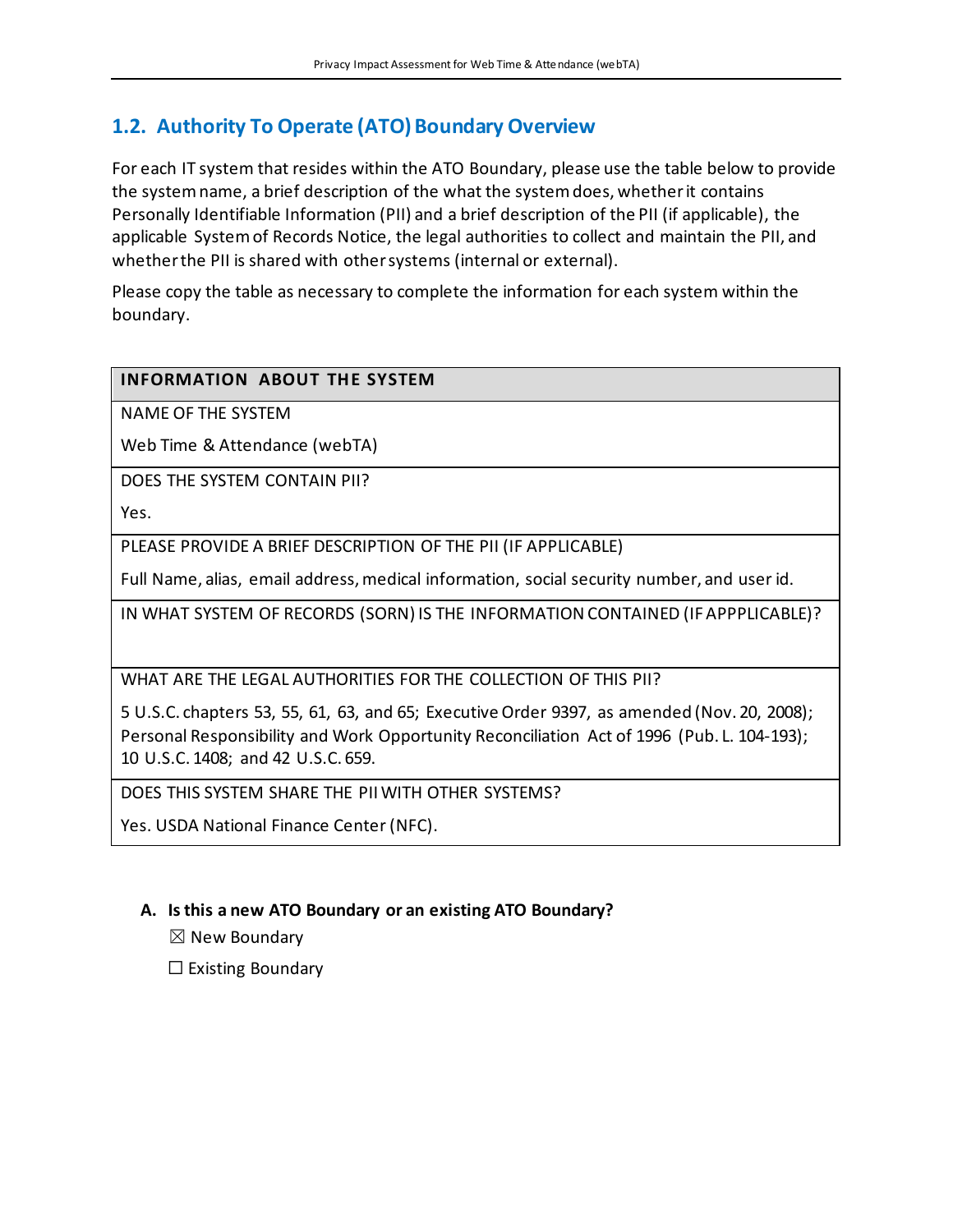### **B. If the ATO Boundary is/will consist of cloud-based computing system(s),[3](#page-4-0) please check the box that best describes the service the FCC receives/will receive from the cloud computing provider:**

 $\boxtimes$  The FCC uses provider-supported application/s on the provider's cloud network (Software as a Service or SaaS) [list applicable system(s)]

Amazon Web Services (AWS)

 $\Box$  The FCC has deployed application/s on the provider's cloud network and the provider supports the applications (Platform as a Service or PaaS) [list applicable system(s)]

 $\Box$  The FCC has deployed its own application/s on the cloud network and controls how these application/s are configured and operate (Infrastructure as a Service or IaaS) [list applicable system(s)]

#### C. **If the IT systems in the ATO Boundary are in the cloud, are the they FedRAMP certified?**

 $\boxtimes$  Yes, all the IT systems are FedRAMP certified  $\Box$  No, none, or only some, of the IT systems are FedRAMP certified

Web Time & Attendance is a software as a service, externally hosted on FedRAMP Amazon Web Services (AWS).

## **1.3. Collection of Data**

#### **A. Please explain why it is necessary to collect PII to carry out the purpose of each of the system(s) that maintain PII within this Boundary.**

Records are used to prepare time and attendance records, to record employee pay rates and status, including overtime, the use of leave, and work absences; to track workload, project activity for analysis and reporting purposes; for statistical reporting on leave and overtime use/usage patterns, number of employees teleworking, etc.; and to answer employee queries on leave, overtime, and pay.

<span id="page-4-0"></span><sup>3</sup> *See* NIST, *The NIST Definition of Cloud Computing*, Special Pub. No. 800-145 (Sep. 2011), [https://csrc.nist.gov/publications/detail/sp/800-145/final.](https://csrc.nist.gov/publications/detail/sp/800-145/final)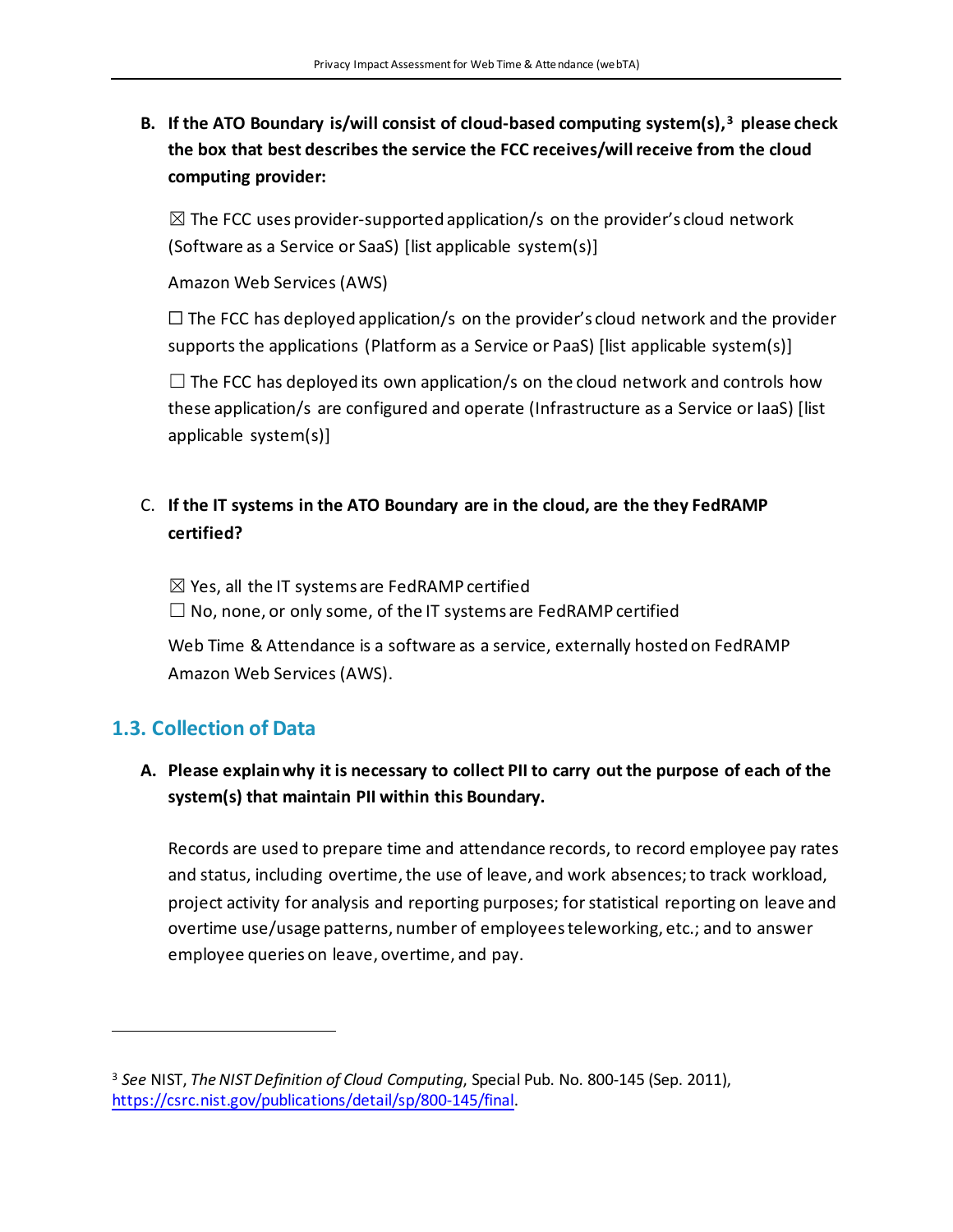**B. For each system within this Boundary, will this PII be collected from individuals themselves, or from third-parties? If collected from individuals themselves, link to the Privacy Act Statement[4](#page-5-0) for each system that is included with the online or paper form** the system(s) use(s) to collect the PII.

Individuals themselves.

**C. What steps is the FCC taking to limit the collection of PII to only that which is necessary?**

FCC HRM only collects the needed PII from the individuals themselves to set up profile and personnel record.

**D. What steps will the FCC take to make sure this PII is accurate, complete, and up-todate?** 

FCC HRM verifies all PII from issued Government identification or documents.

#### **1.4. Use of the Data**

**A. Please explain the data flow, including whether the PII will be ingested from, or shared with, another system. Are internal connections reflected in the Cyber Security Asset Management tool (CSAM)? Are Information Sharing Agreements (ISAs) in CSAM for external connections?**

PII will be shared with the USDA National Finance Center (NFC). There are no internal connections to be reflected within the Cyber Security Asset Management tool (CSAM). An Inter-Agency Security Agreement (ISA) has been developed and is fully executed by both organizations. The connection and documentation is reflected in the Cyber Security Asset Management tool (CSAM).

**B. Will the information be shared with third-parties as part of the operations of the information system (e.g., through an application programming interface or "API")?** No

<span id="page-5-0"></span><sup>4</sup> A Privacy Act Statement must inform individuals about (1) the authority to solicit information, (2) the principal purpose(s) for collecting the information, (3) the routine uses for disclosing the information, and (4) whether providing the information is mandatory or voluntary.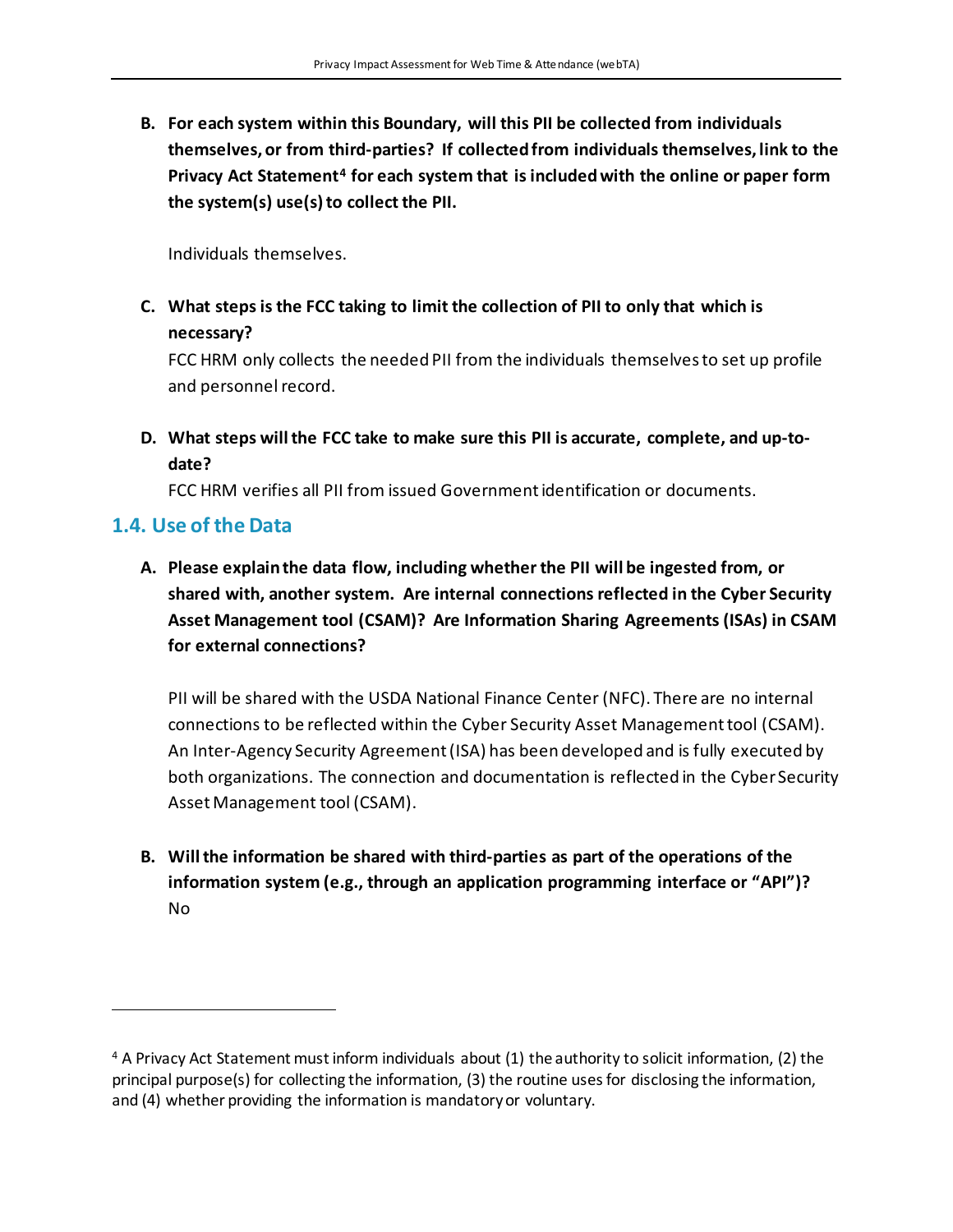#### **C. How long will the PII be retained and how will it be disposed of?**

PII will be retained and disposed of in accordance with the National Archives and Records Administration (NARA) General Records Schedule 2.4 (GRS 2.4). Which indicates to destroy when 3 years old, but longer retention is authorized if required for business use. Additionally, once documents containing PII have beenmanually entered into the HRM database, the PII documents are shredded.

#### **1.5. Data Security and Privacy**

**A. What are the system's ratings for confidentiality, integrity, and availability?**

| Confidentiality | High | X Moderate | Low |
|-----------------|------|------------|-----|
| Integrity       | High | X Moderate | Low |
| Availability    | High | X Moderate | Low |

#### **B. Discuss the physical, administrative, and technical controls in place to protect the data in the system.**

The FCC protects its information resources with a dynamic set of security measures. Some of these measures (e.g., network firewalls, physical security) protect the entire FCC enterprise, while other measures (e.g., user access restrictions, encryption) are applied to specific information systems. Following the risk-based policy established in the Federal Information Modernization Act (FISMA), the FCC applies more security measures (also known as security "controls") to information systems that present higher operational risks. Consistent with this policy, the FCC applies specific security controls to systems that collect and process PII. A comprehensive list of the security and privacy controls the FCC may apply to its information systems can be found in National Institute of Standards and Technology (NIST) Special Publication No. 800-53 (revision 4), ttps://csrc.nist.gov/publications/detail/sp/800-53/rev-4/final.

**C. Does the system inherit privacy controls from an external provider? If an Interconnection Security Agreement (ISA) , Memorandum of Understanding (MOU) , or similar document is in place, please summarize the privacy applicable portions of the document.** 

Web Time & Attendance (webTA) does not inherit privacy controls from an external provider.